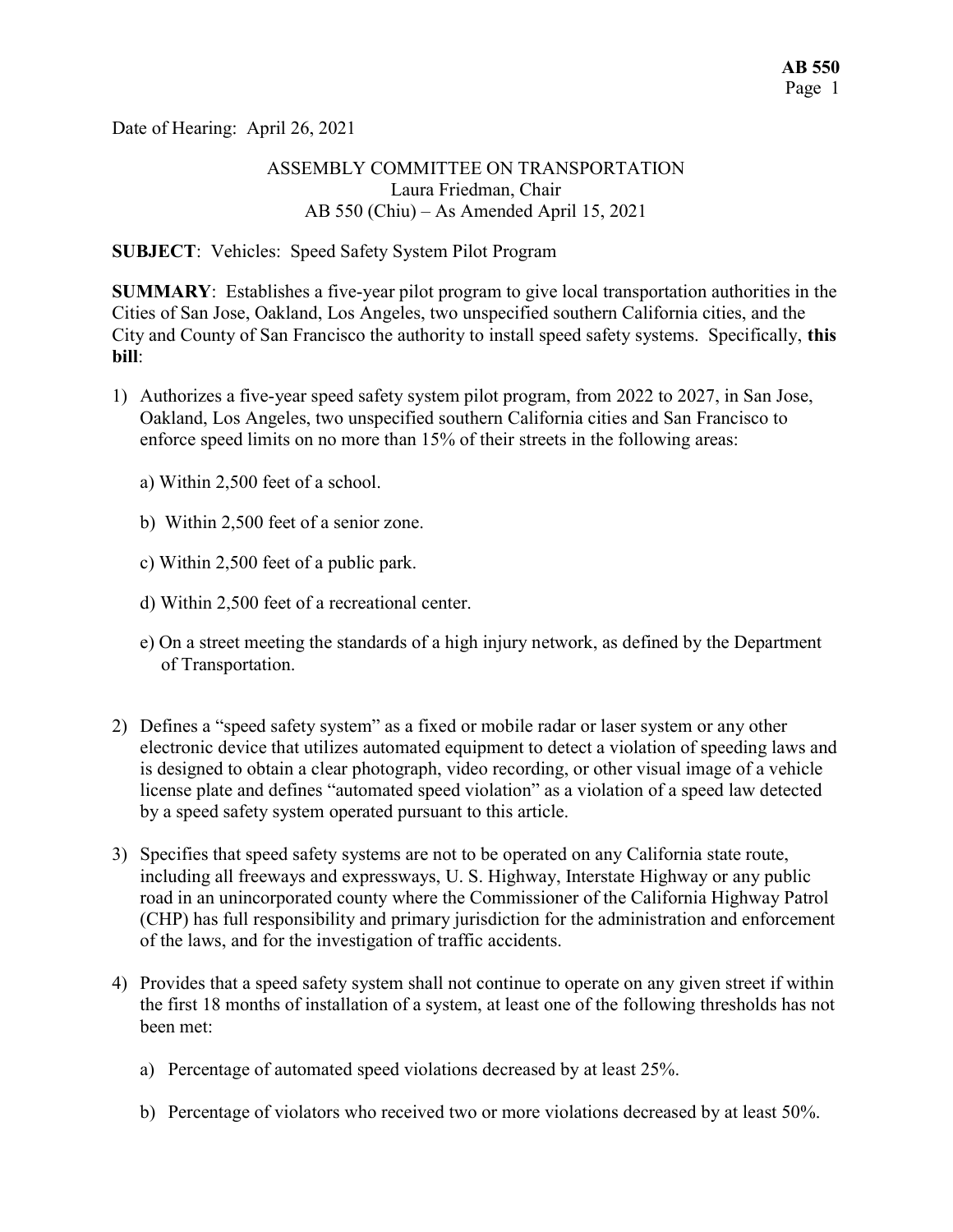- 5) Provides that the cameras may continue to operate if traffic calming measures are added to the street and authorizes the cameras to continue to be used for up to two years, with a vehicle speed feedback sign while traffic calming measures are being planned or constructed. If construction of traffic calming measures has not begun within two years, use of cameras shall be halted. If violations do not decrease one year after traffic calming measures have been added, then a city or county shall either construct additional traffic-calming measures or cease operation of the system on that street.
- 6) Defines "traffic calming measure" to include, but not be limited to: bicycle lanes, chicanes, chokers, curb extensions, median islands, raised crosswalks, road diets, roundabouts, speed humps or speed tables, traffic circles.
- 7) Permits the use of speed safety systems in school zones two hours before school and two hours after school where the posted speed limit is 30 mph or higher when children are not present.
- 8) Prohibits the use of mobile systems for the first two years of the pilot.
- 9) Provides that speed safety systems must:
	- a) Clearly identify the presence of the fixed or mobile speed safety system with signs stating "Photo Enforced," along with the posted speed limit. The signs must be visible to traffic and posted at all locations, as determined by Caltrans and the local California Traffic Control Devices Committee;
	- b) Identify vehicles containing a mobile speed safety system with distinctive markings, including information that the system is being operated for "Photo Enforcement" purposes, identify the streets or portions of streets that have been approved for ASE, and post the locations and hours of enforcement on the municipality's Internet website.
	- c) Use properly trained designated municipal employees, as specified, to operate the speed safety systems and make determinations on when notices of violation should be issued. Requires training and proof of successful completion of peace officer and municipal training to be retained by the pilot cities, as specified.
	- d) Ensure regular inspection and certification of the speed safety system to ensure proper calibration; conduct an annual inspection by independent calibration laboratory; and document the inspection, operation, and calibration of the speed safety system.
	- e) Use fixed and mobile speed safety systems that provide real-time notification when violations are detected.
- 10) Requires the pilot cities to meet several consumer protection and privacy conditions:
	- a) Conduct a public information campaign for 30 days before deployment.
	- b) Only issue warning notices during the first 30 days of enforcement.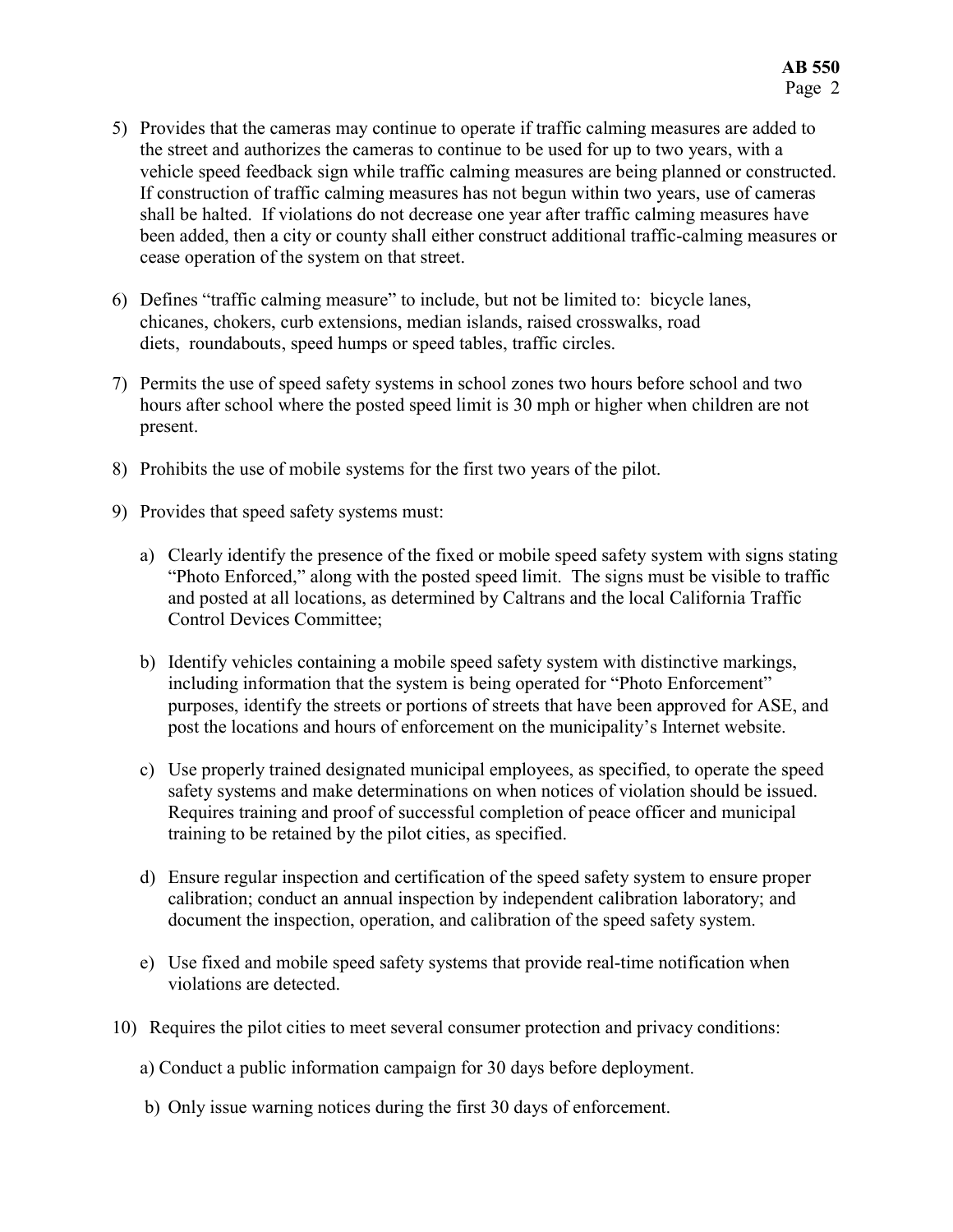- c) Prior to implementation, adopt a Speed Safety System Use Policy and a Speed Safety System Impact Report and work collaboratively with relevant local stakeholder organization, including racial equity, privacy protection, and economic justice groups to develop these.
- d) Include a clear photograph, video recording, or other visual image of the license plate and rear of the vehicle only, a citation of the law violated, the camera location, and the date and time when the violation occurred. Notices of violation must exclude images of the rear window area of the vehicle.
- e) Keep speed safety system data and records confidential, except as required by the Public Records Act. The pilot cities are permitted to retain speed safety system data and evidence for 60 days and speed safety system administrative records for 120 days following final disposition of a violation, but are required to destroy any speed safety system data within five days if the data shows no evidence of a speeding violation.
- f) Give the registered owner of the vehicle or an individual identified by the registered owner as the driver of the vehicle at the time of the alleged violation the right to review the photographic, video, or visual evidence of the alleged violation.
- g) Prohibits the use of facial recognition software.
- g) Require information collected and maintained using an speed safety system to be used only to administer an speed safety system program and prohibits disclosure to any other person, including a state or federal agency, except as required by law, court order or subpoena.
- h) Meet vendor contracting requirements, as specified, including a requirement that any speed safety system data collected is confidential and may not be shared, repurposed, or monetized for purposes other than speed safety system enforcement.
- i) Issue violations only for violation of speeding 11 mph or more over the posted speed limit, that carry a civil penalty of \$50, \$100, \$200 or \$500, cannot be used to suspend or revoke a driver's license, and cannot be used to assess a point against the driver.
- j) Issue no more than one notice of violation for a specific vehicle within a given 24-hour period; and provide an appeals process, as specified, including a diversion program for indigent violators, as specified.
- k) Use revenues from the speed safety system to recover program costs, build traffic calming measures, with excess revenue after three years going to the state's Active Transportation Program (ATP).
- l) Submit a Speed Safety System Report to the Legislature after the fifth and final year of the pilot.
- m) Requires the pilot cities to reduce ticket fines and penalties by 80% for people with household incomes less than 125% of the Federal Poverty Level and for people who receive CalFresh benefits, Supplemental Security Income (SSI), or Medi-Cal benefits, and by 50% for those living 200% above the federal poverty line.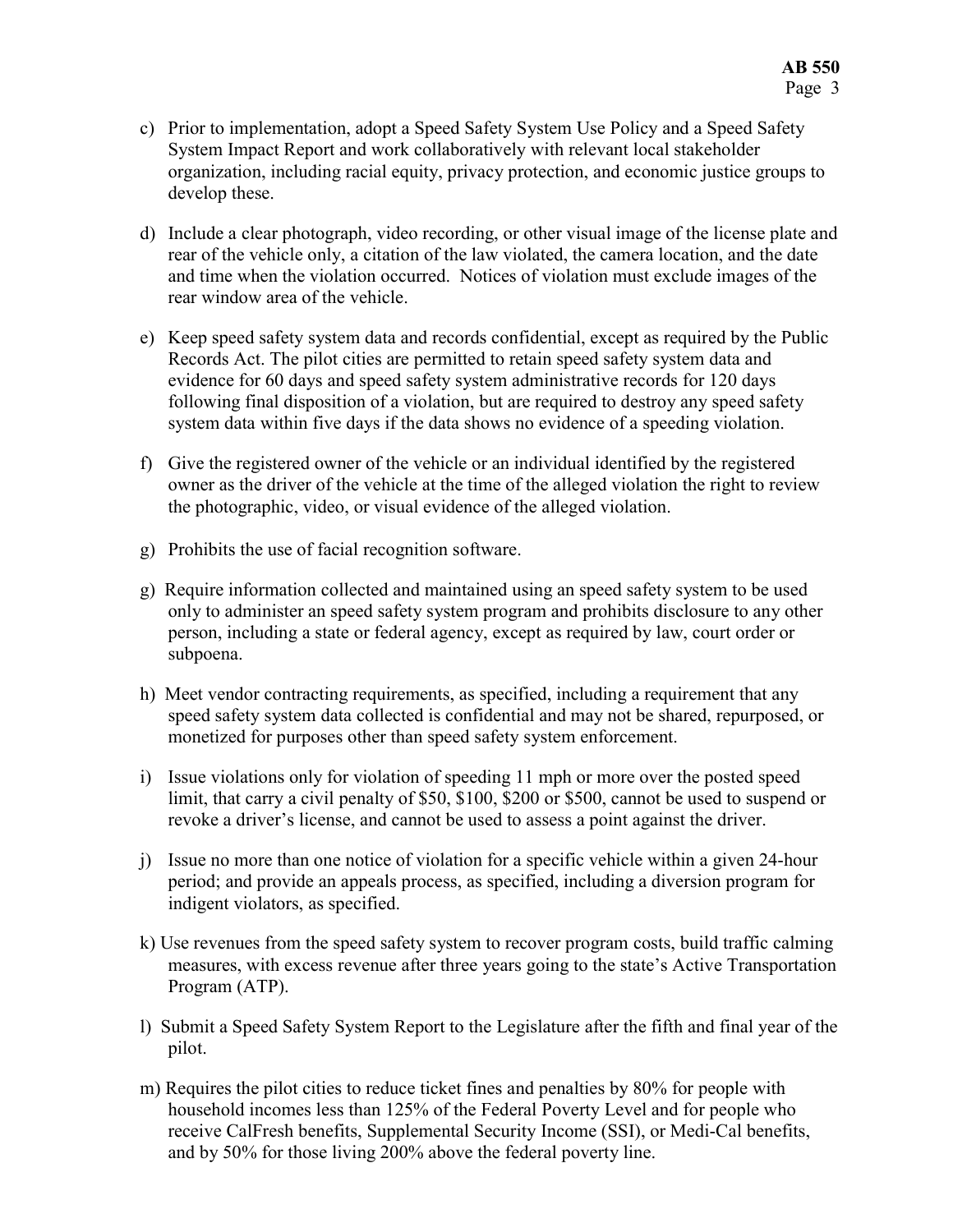11) Makes various findings and declarations regarding development of an ASE program in the City of San Jose and the City and County of San Francisco.

# EXISTING LAW:

- 1) Establishes a "basic speed law" that prohibits a person from driving a vehicle at a speed greater than is reasonable or prudent given the weather, visibility, traffic, highway conditions, and in no event at a speed that endangers the safety of persons or property.
- 2) Authorizes the use of automated traffic enforcement systems (i.e., red light cameras) at railroad crossings and intersections to record violations of unlawful grade crossings and running of red lights.
- 3) Requires a peace officer or "qualified employee" of a law enforcement agency to review the photograph taken by an automated traffic enforcement system and issue a citation, as appropriate.
- 4) Conditions the use of red light cameras on several requirements and procedures, including the following:
	- a) Only a governmental agency in cooperation with a law enforcement agency may operate a system.
	- b) Intersections equipped with the enforcement systems must be identified by signs visible to traffic in all directions or by signs posted at all major entrances to the participating city.
	- c) The city council or county board of supervisors must conduct a public hearing on the proposed use of an automated enforcement system.
	- d) Use of the system must be preceded by public notice by the local jurisdiction at least 30 days in advance, and only warning notices may be issued to violators during the first 30 days of the system's operation, after which citations may be issued.
	- e) All photographic records are confidential and shall be made available only to the affected governmental agencies for enforcement purposes.
	- f) Any driver alleged to be a violator of the red light provisions or the vehicle's registered owner is permitted to review the photographic evidence of the alleged violation.
	- g) Citations must be delivered to the driver within 15 days of the alleged violations, with a certificate of mailing obtained as evidence of service, and must include specified information, including how, when, and where the citation may be challenged.
- 5) Establishes ATP, a grant program administered by the California Transportation Commission to encourage increased use of active modes of transportation, such as walking and biking.

### FISCAL EFFECT: Unknown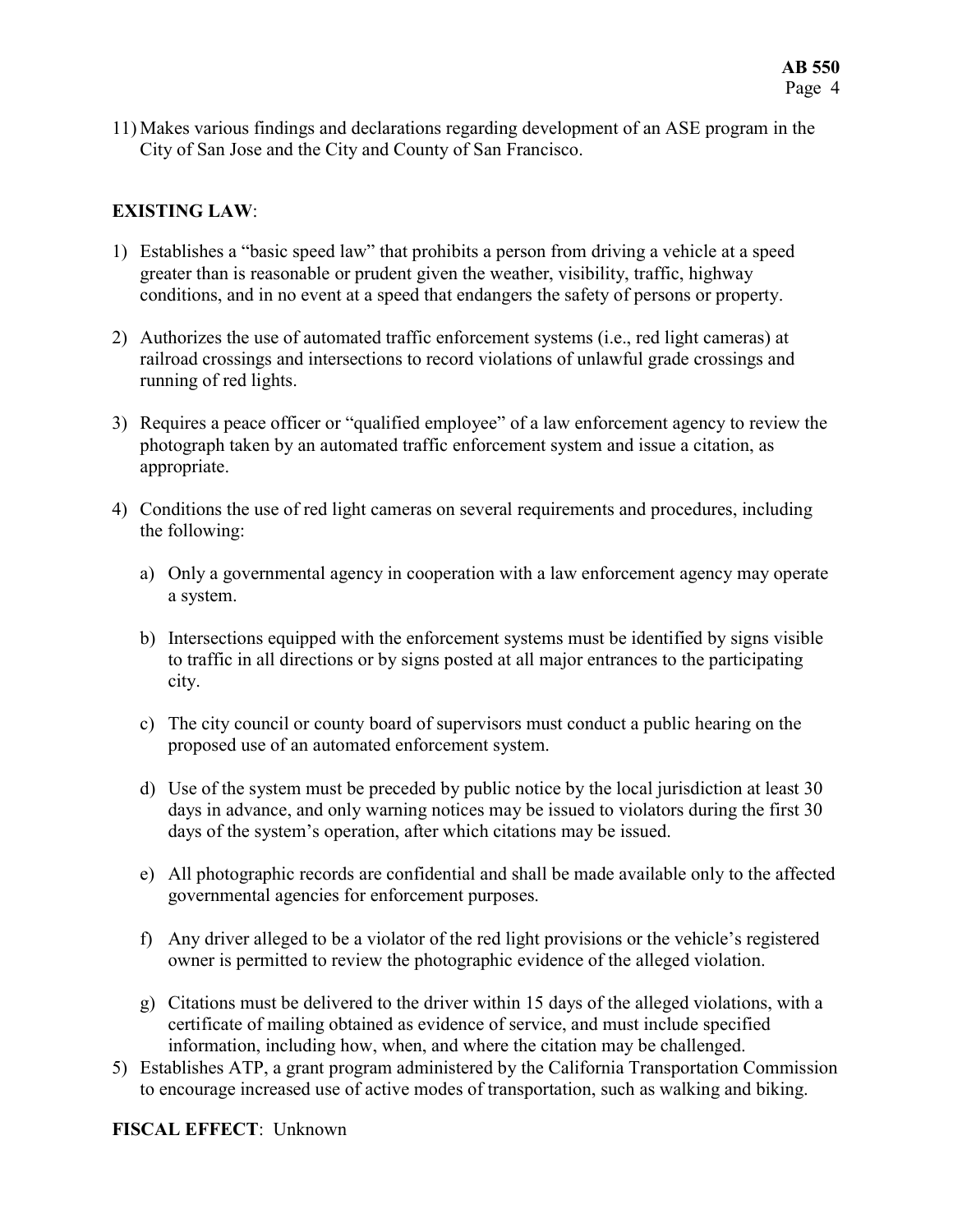# COMMENTS:

Between 2000 and 2018, over 660,000 people were killed in vehicle collisions. According to the National Safety Council, vehicle miles traveled dropped 13% in 2020, but the mileage death rate went up 24%, the highest estimated year-over-year jump in 96 years. Over 42 thousand Americans lost their lives to traffic collisions in 2020, and an estimated 4.8 million road users were seriously injured last year. According to the Governors Highway Safety Association the number of pedestrian fatalities in the United States has grown sharply. Between 2009 and 2018, pedestrian fatalities increased 53%. This is during a time when all other traffic-related deaths increased by 2%. In 2018, 17% of all traffic fatalities were pedestrians, compared to 12% in 2009.

The speed that a vehicle travels can significantly increase the likelihood of death in an accident. According to the National Highway Traffic Safety Administration, a person struck by a vehicle going 20 mph has a 5% chance of dying. That number goes up to 40% for vehicles going 30 mph, and 80% for vehicles going 40 mph. Similarly, according to the National Transportation Safety Board (NTSB), from 2005-14, crashes in which a law enforcement officer indicated a vehicle's speed was a factor resulted in 112,580 fatalities, representing 31% of all traffic fatalities. NTSB notes that speeding increases the risk of a crash and the severity of injuries.

The increase of traffic fatalities has created a movement in the United States called the Vision Zero Network which is a collaborative campaign with the goal of eliminating all traffic fatalities and severe injuries—while increasing safe, healthy, and equitable mobility for all. Today, more than 40 communities (including at least 11 in California) across the country have taken the Vision Zero Network's pledge to reduce traffic fatalities to zero.

While on its face that seems impossible, two cities in the world achieved vision zero in 2019: Oslo, Norway (population 670,000) and Helsinki, Finland (population 630,000) These cities did so by redesigning their roads to slow down cars, banning cars in their downtowns, lowering speed limits, and enforcing speeding violations with speed safety systems.

AB 2363 (Friedman), Chapter 650, Statutes of 2018 established the Zero Traffic Fatality Task Force (Task Force) in order to develop policies to reduce traffic fatalities to zero in California. Per this legislation, CalSTA formed the 25-member Task Force on June 5<sup>th</sup>, 2019. Members of the Task Force included representatives from the Department of the California Highway Patrol, the University of California and other academic institutions, Caltrans, the State Department of Public Health, local governments, bicycle safety organizations, statewide motorist service membership organizations, transportation advocacy organizations, and labor organizations.

In January 2020, CalSTA in conjunction with the Task Force, released the CalSTA Report of Findings: AB 2363 Zero Traffic Fatalities Task Force. The report includes 27 policy recommendations, and 16 findings recommendations that are broken into four categories: establishing speed limits, engineering, enforcement and education. This bill includes seven policy recommendations on establishing speed limits outlined in the report.

One of the recommendations from the Task Force was to look at the use of automated speed enforcement (ASE) to enforce speed limits. The Center for Disease Control, NTSB, and National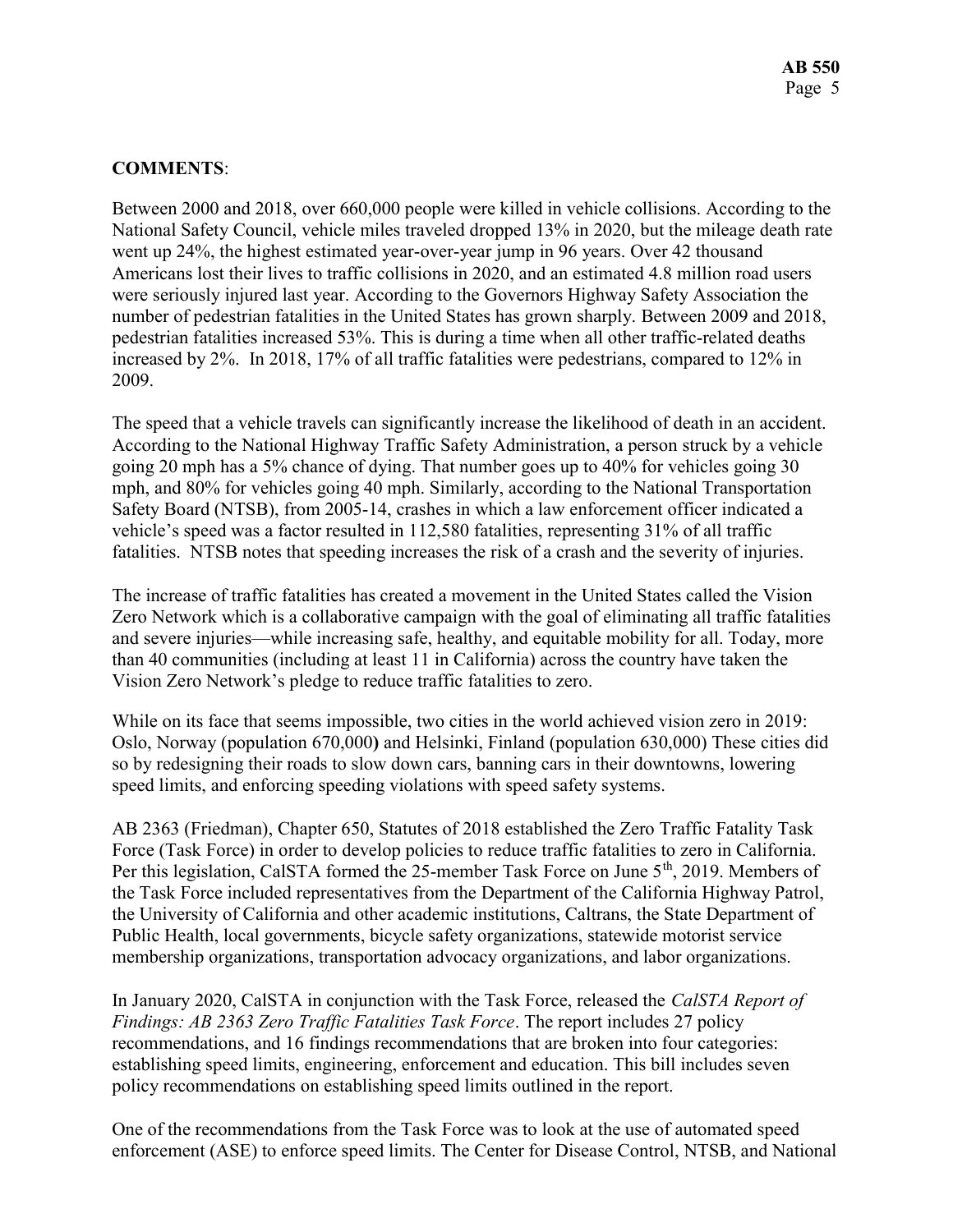Association of City Transportation Officials (NACTO) recommend the use of ASE, or as this bill refers to them, speed safety systems, to enforce speed limits.

According to the author, "Every year for the past five years, over 1,000 Californians have died in speed-related traffic collisions. Tens of thousands more have been injured. Many jurisdictions have adopted Vision Zero policies in an effort to bring traffic fatalities to exactly that – zero. Unfortunately, existing traffic safety initiatives have not significantly reduced preventable injuries and deaths on our streets. AB 550 proposes a pilot program to bring to California a speeding reduction technology that has already proven effective in dozens of other jurisdictions: speed safety systems. These systems have been proven – time and time again – to reduce speeding by as much as 65 percent, and reduce serious injury and fatal crashes by as much as 58 percent. The bill sets out a collaborative model based on stakeholder and community engagement, and incorporates clear privacy and equity protections from the outset. This legislation is about saving lives and improving the safety of some of the most vulnerable travelers, like children going to school, bicyclists heading to work, or elderly people running errands. We must remember those whom we have lost, but also take action to protect people we know we can save. AB 550 is a step in that direction."

Do Speed Cameras Work? According to NTSB "A 2005 systematic review of 14 studies of ASE programs in Canada, Europe, Australia, and New Zealand found crash reductions of 5% to 69%, injury reductions of 12% to 65%, and fatality reductions of 17% to 71% at ASE locations after ASE program implementation.

In 2007, NHTSA published a review of 13 studies of ASE programs (including 1 US program). Four of the 13 studies examined fixed ASE programs and generally found that injury crashes at fixed ASE locations declined between 20% and 25% after ASE implementation. The other nine studies examined mobile ASE programs and found that injury crashes in mobile ASE zones declined between 21% and 51%. Two of the studies in the NHTSA review looked at the wider effects of ASE; one Canadian study found a provincewide 25% reduction in daytime speedingrelated crashes, and the other, a US study, found a statewide 30% reduction in daytime crashes resulting in injuries.

A 2010 review of 28 studies of ASE in the United States, Canada, Europe, Australia, and New Zealand determined that all 28 studies had found a lower number of crashes in ASE areas after ASE implementation. These studies reported reductions of 8% to 49% for all crashes and reductions of 11% to 44% for crashes causing serious injuries or fatalities."

ASE and Revenue Generation. The Task Force recommended that the Legislature "develop strategies to eliminate any incentive that could turn an ASE program into a revenue generating technique." Revenue generation has been a main critique of speed cameras. In 2010, Governor Schwarzenegger proposed authorizing speed cameras to generate \$397 million in revenue for the state during the Great Recession. More recently, Chicago Mayor Lori Lightfoot lowered the speed sensitivity of the speed cameras in Chicago from 10 mph to 6 mph above the posted speed in the city budget in an attempt to raise more revenue for the city facing a \$1.2 billion budget deficit.

To combat the use of revenue generation as a motive for ASE, the Task Force recommended dedicating ASE revenue to program administration and traffic safety road investments. To prevent cities from financially benefitting from their own policy decisions, the Task Force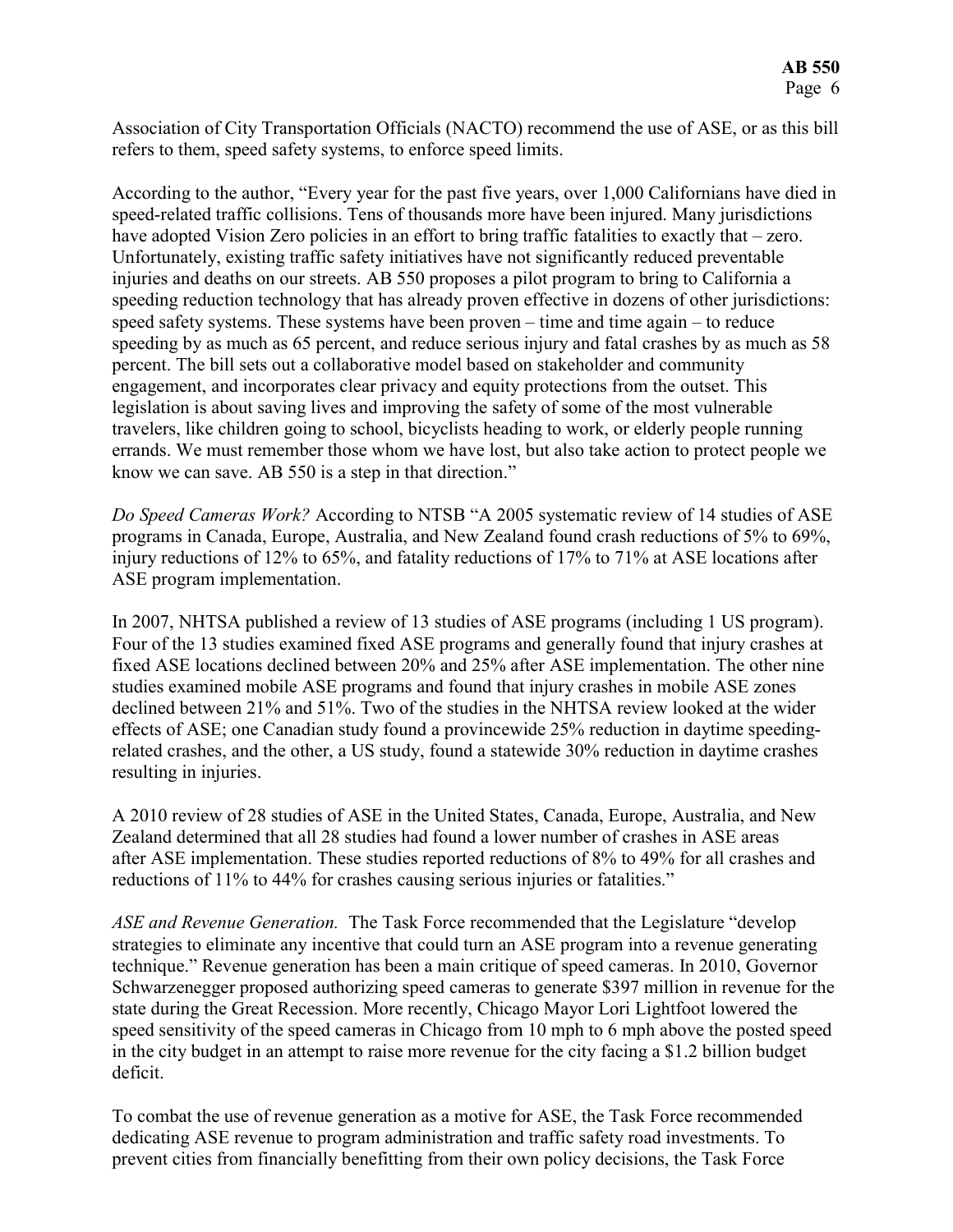further recommended preventing localities from being able to set speed tolerances, penalty amounts, enforcement locations, and other decisions that impact the amount of ASE revenue generated.

This bill has several provisions that are consistent with the Task Force recommendations. First, the revenue generated from the speed safety systems must go to program administration and to traffic calming measures designed to slow cars down. Cities are prohibited from supplanting funding for traffic calming measures with the revenue generated from speed safety systems. Finally, if there is any excess revenue after three years, the money must go to ATP.

Further, this bill sets the speed tolerance at 11 mph, in line with New York and Washington DC and until recently, Chicago. Unlike Chicago, cities cannot lower that speed tolerance under this pilot. Both New York City and Chicago saw a drop in speeding violations of at least 40% in the first year the speed cameras were used.

In order to make sure the cameras are placed in areas where they can effectively reduce speed and not in areas that would bring in the most revenue, this bill provides that if the number of violations has not decreased by 25% over the course of 18 months, or the number of second violations has decreased by 50%, then the cameras cannot be used in that location unless traffic calming measures are installed. Cities would have two years to build the traffic calming measures, and during those two years, a vehicle speed feedback sign must be used. Feedback signs have been shown to reduce speeds by 3-4 mph and reduce crashes by 7%.

If the traffic calming measures are not constructed in two years, the cameras can no longer be used. If the calming measures are not effective at reducing violations within a year, then additional calming measures must be installed, or the localities must halt the use of the cameras.

Task Force members overwhelming agreed that changing a road's infrastructure is the most important factor to reduce vehicles operation speeds. Research provided by The University of California, Institute of Transportation Studies has found that speed bumps, humps and tables reduce speeds by 2.7 to 3.4 mph. Chicanes can reduce speeds by 3.2 mph. Medians can reduce fatalities by 80%. Road diets can reduce speeds by 5% and reduce crashes between 19 and 47%. Roundabouts reduce crashes at intersections by 35-67%. The revenue generated for traffic calming measures may very well compound the safety benefits for road users and help cities achieve their vision zero goals.

Equity and Discrimination Concerns. The cost of fines and fees associated with traffic and parking citations has steadily increased over the last few decades. After adding on fees to base fines, tickets can total hundreds of dollars. Add-on fees for minor offenses double or quadruple the original fine, and until recently California suspended driver's licenses for failure to pay traffic fines or for failing to appear to court for a traffic infraction.

This bill has several provisions to protect against burdensome fines. First, the fines in this bill are significantly lower than existing fines for speeding tickets. Fines are \$50 for going 11-15 mph over the speed limit, \$100 for going 15-25 mph over the speed limit, and \$200 for going 25 mph over the speed limit. Individuals going 100 mph over the speed limit will face a \$500 fine. In contrast, under existing law driving 1-15 mph over the speed limit results in a \$238 ticket. Driving 16-25 mph over the speed limit results in a \$367 ticket. Driving 26 mph over the speed limit would result in a \$490 ticket. Driving 100 mph or greater is a \$900 ticket.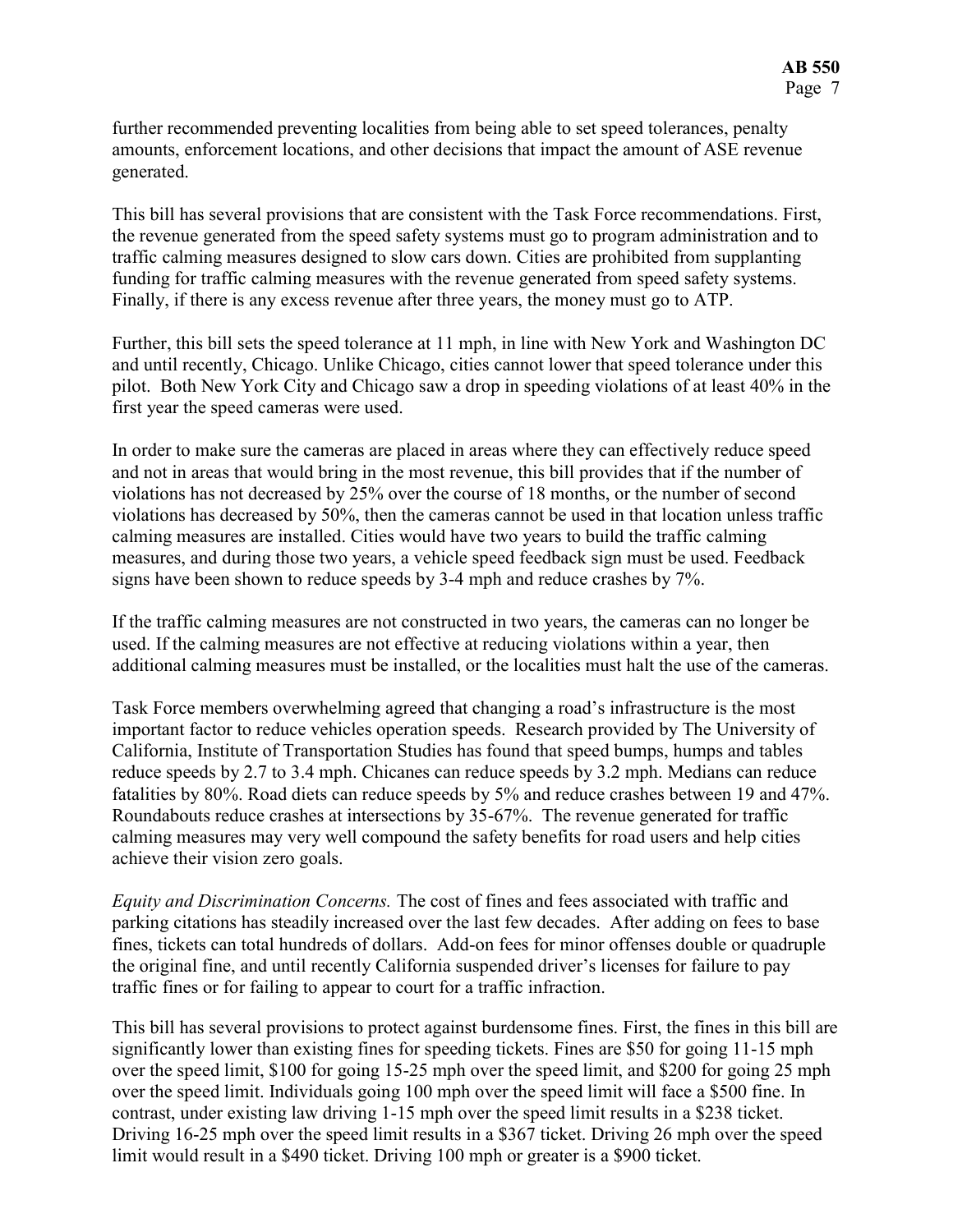This bill provides that drivers will not face negligent operator points if they receive a speeding ticket from a speed safety system. Generally, also speeding tickets result in negligent operator points. The point system is used by DMV to determine if a driver should be considered a negligent operator. DMV may suspend or revoke a person's driving privilege for being a negligent operator. Also, points increase an individual's insurance rates.

In addition to lower fines when compared to a traditional speeding ticket, this bill requires diversion programs to be offered to indigent persons. In addition, fines must be reduced by 80% for indigent individuals, and by 50% for those 200% above the federal poverty line. Payment plans of \$25 a month must also be offered. Finally, tickets are limited to one per day per car.

According to the National Association of City Transportation Officials, writing in support of this bill, "Traditional police enforcement of traffic laws has frequently put drivers of color at risk from implicit and explicit bias. Recent studies have shown that Black drivers in California are stopped by police at 2.5 times the rate of whites and are searched three times as often. In some cities, the disparity is even more pronounced. This bill proposes an alternative, administrative based model for speed detection that will protect public safety while being responsive to community needs. California must provide communities with the option to pilot this public safety tool in order to create the expectation of regular speed checking on the most dangerous streets."

Speed cameras have often been viewed as a potential solution to discriminatory stops. However, it is important to note that some of the most dangerous roads in California and in the United States are in minority communities. The requirement for traffic calming measures to be added to areas where speed cameras exist and fail to curb speed violations should also help make these roads safer.

This bill attempts to address equity concerns regarding the enforcement of traffic laws by requiring organizations that represent minority communities to be involved in the placement of these cameras.

There has been unequal enforcement of traffic violations against African Americans in California. AB 593 (Weber) Chapter 466, Statutes of 2015, enacted the Racial and Identity and Profiling Act (RIPA) of 2015, which requires local agencies to annually report data to the Attorney General on all stops conducted by peace officers. Data from that report shows that African Americans are disproportionally stopped by law enforcement, and were more likely to be searched or detained than their white counterparts: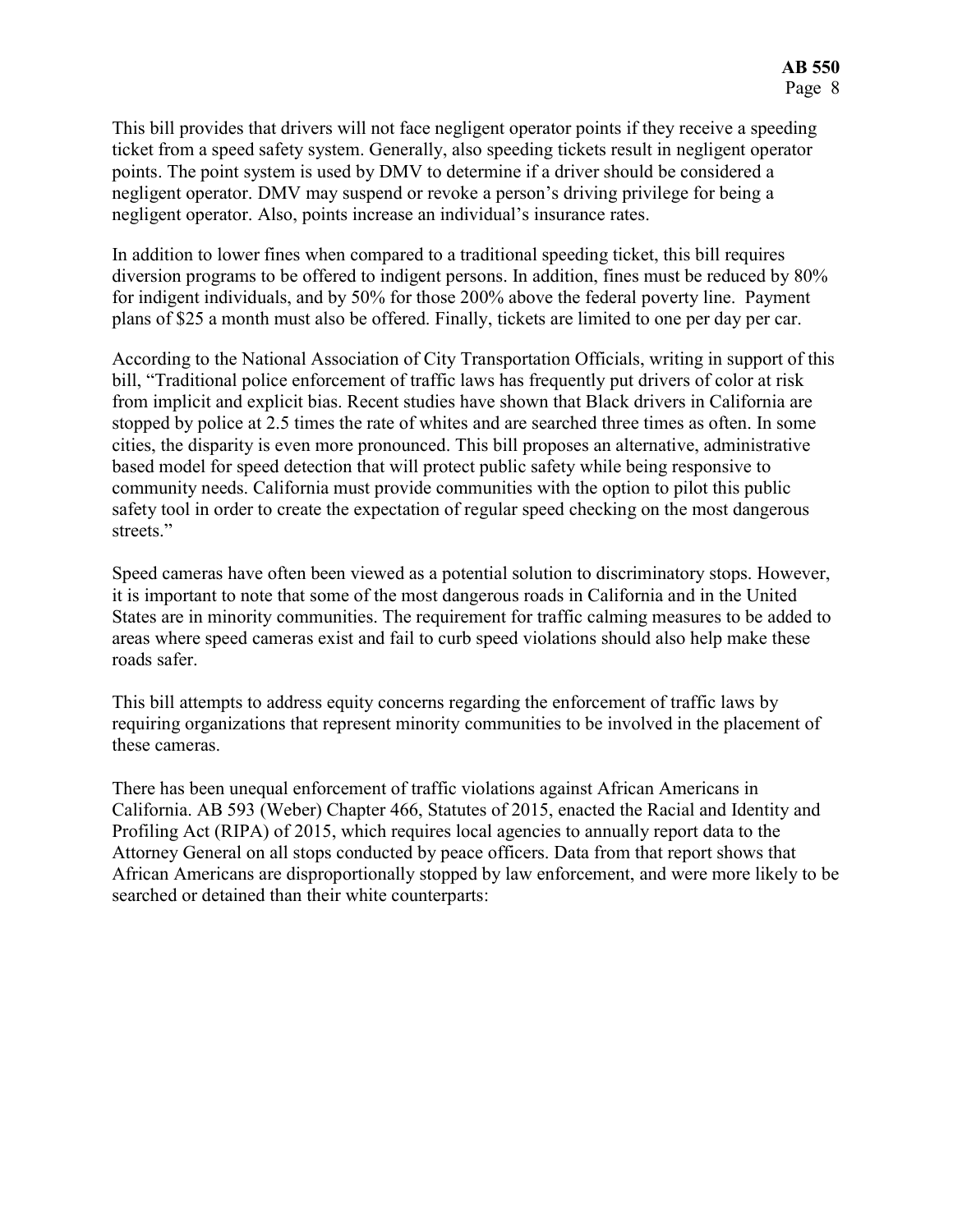AB 550 Page 9



It should be noted that these numbers are actually significantly higher for many local police departments. CHP stops account for nearly 44% of all traffic stops in the state, and CHP RIPA data shows a lower disparity in stops by race compared to the statewide average. CHP jurisdictions have been excluded from this bill. One of the cities chosen for this pilot program has an African American population of 9% but African Americans account for 30% of all police stops in that city.

Peace Officers Research Association and the California Highway Patrolmen, writing in opposition to this bill, argue "The California Highway Patrol (CHP) makes over two million stops per year, which is more than any other agency in California. In addition, they issue approximately 945,000 verbal and written warnings without incident. Officers use discretion and provide drivers an opportunity to mitigate the violation. They assess the situation and after a conversation with the driver, they decide if a verbal or written warning is a better course of action. Law enforcement exercises discretion; cameras do not."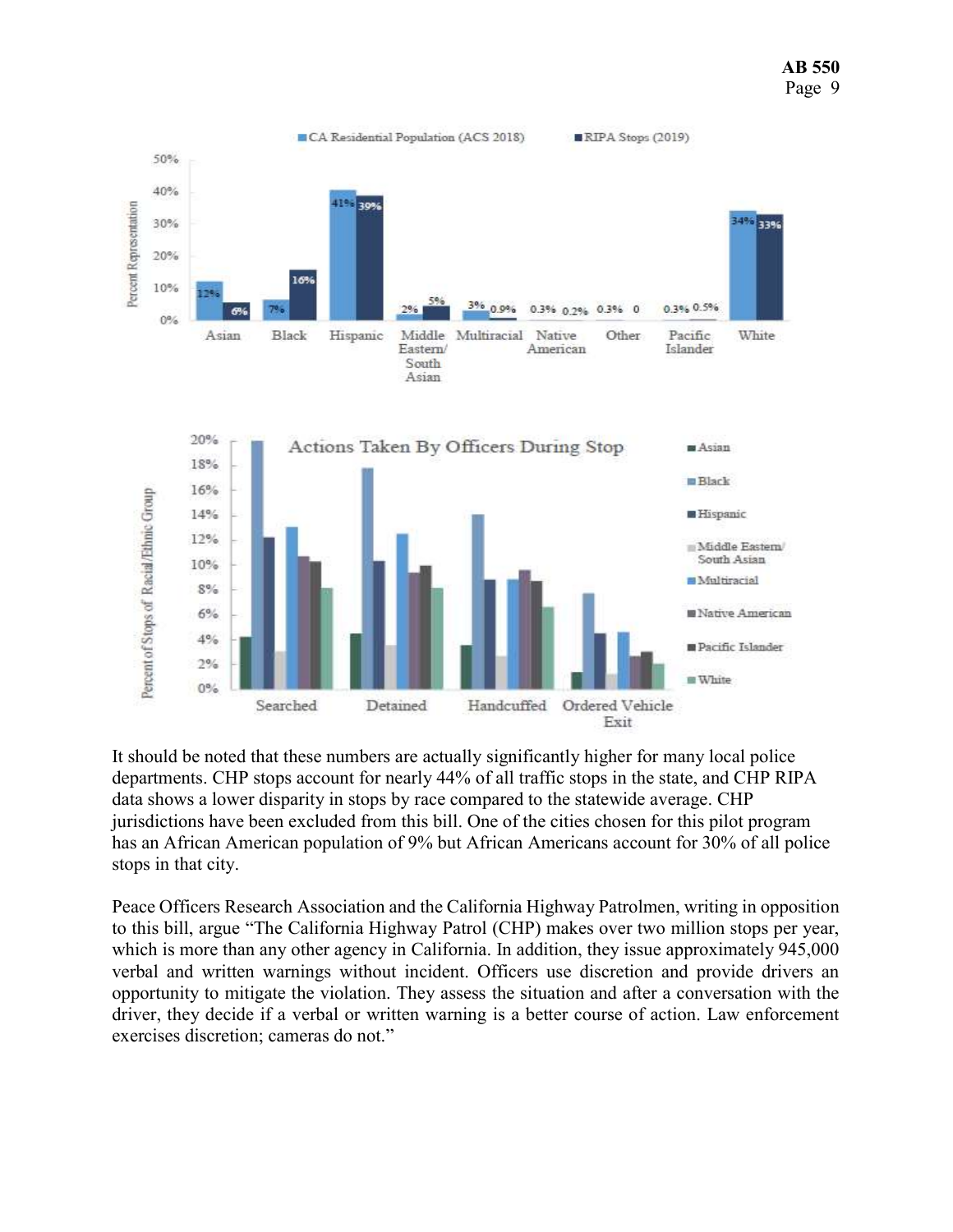# Related Legislation:

AB 43 (Friedman) of 2021 grants the California Department of Transportation (Caltrans) and local authorities greater flexibility in setting speed limits based on recommendations by the Task Force.

SB 735 (Rubio) of 2021, authorizes a pilot program for the use of ASE in school zones. That bill is pending before Senate Transportation Committee.

### Previous Legislation:

AB 2363 (Friedman), Chapter 650, Statutes of 2018, created the Zero Traffic Fatalities Task Force.

AB 342 (Chiu) of 2017 would have established a five-year pilot program to give local transportation authorities in the City of San Jose and the City and County of San Francisco the authority to install ASE systems in the two municipalities.

SB 1325 (Kuehl) of 2008 would have authorized the City of Beverly Hills to deploy an ASE system. SB 1325 failed passage in the Senate Transportation and Housing Committee.

SB 1300 (Kuehl) of 2006 was similar to SB 1325 (Kuehl) of 2008. SB 1300 failed passage in the Senate Transportation and Housing Committee.

SB 466 (Kuehl) of 2005 was similar to SB 1325 (Kuehl) of 2008. SB 466 failed passage in the Senate Transportation and Housing Committee.

AB 1022 (Oropeza), Chapter 511, Statutes of 2003, refined the red light camera provisions after a number of legal challenges arose concerning the operation of the automated systems. These changes clarified responsibility for operation and maintenance of the system by local authorities and private contractors, the involvement of law enforcement personnel in citation issuance, restrictions on compensation to vendors, and the required consideration of alternative methods of enforcement.

SB 1136 (Kopp), Chapter 54, Statutes of 1998, authorized the use of automated enforcement systems at red lights indefinitely.

SB 833 (Kopp), Chapter 922, Statutes of 1995, authorized a three-year demonstration period to test the use and effectiveness of such cameras to reduce the incidence of drivers running red lights at intersections.

SB 1802 (Rosenthal), Chapter 1216, Statutes of 1994, authorized the use of red light cameras to record violations occurring at rail crossing signals and gates.